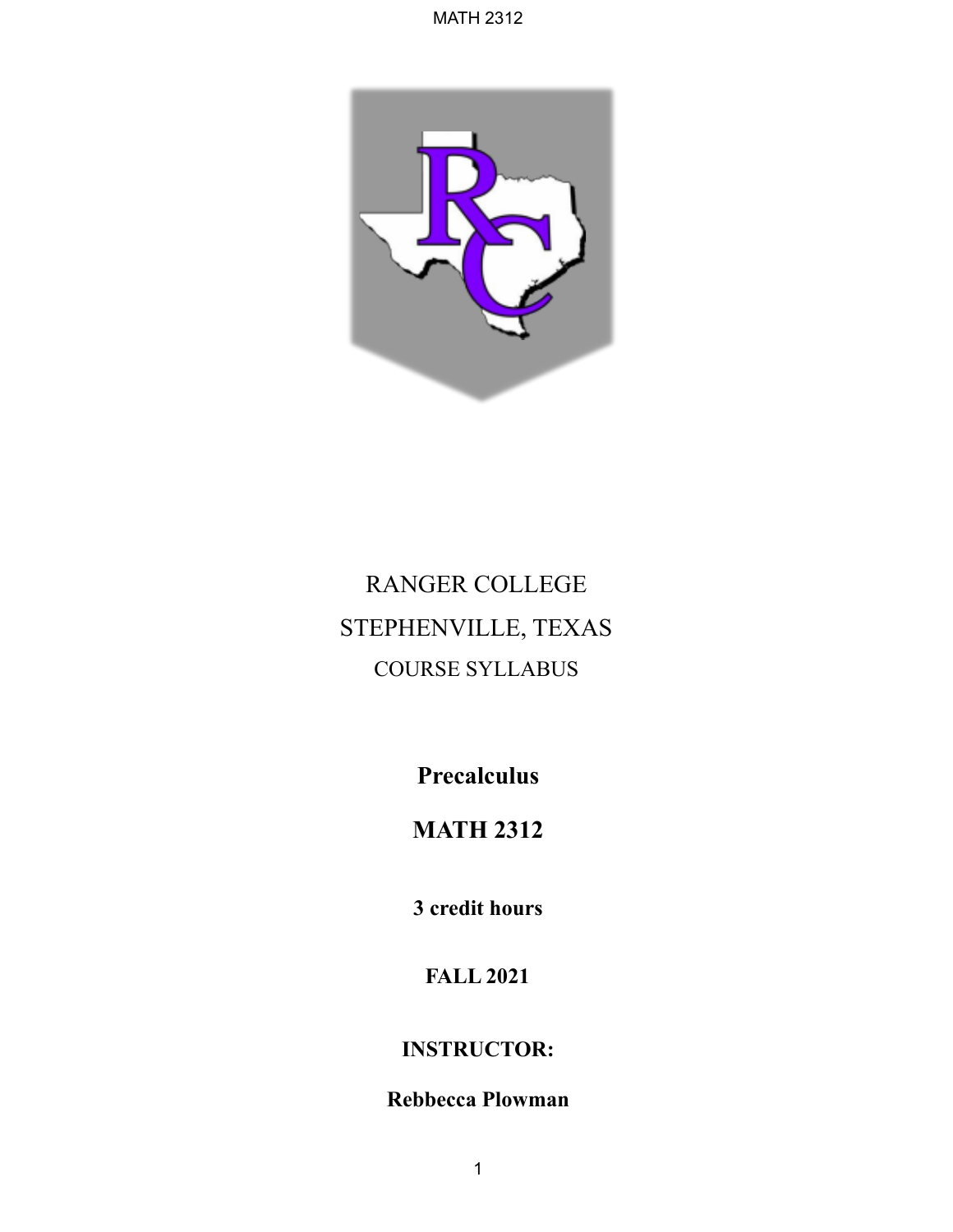INSTRUCTOR: Rebbecca Plowman EMAIL: rplowman@rangercollege.ede OFFICE: Stephenville Faculty Offices and Elsom Building Rm 6, Ranger Campus PHONE: 254-595-2008 (text before calling) HOURS: Main Campus: M/W 8:40 to 9:10am and 1:40 to 2:40pm Erath Center: T/TH 8:30 to 10:30 and Tues 1:30 to 3:00

#### **I. Texas Core Curriculum Statement of Purpose**

Through the Texas Core Curriculum, students will gain a foundation of knowledge of human cultures and the physical and natural world, develop principles of personal and social responsibility for living in a diverse world, and advance intellectual and practical skills that are essential for all learning.

#### **II. Course Description**

In-depth combined study of algebra, trigonometry, and other topics for calculus readiness.

#### **III. Required Background or Prerequisite**

Passing MATH 1314 with a D of better.

#### **IV. Required Textbook and Course Materials**

Sullivan, Precalculus,  $10^{th}$  Edition. ISBN: 9780321979070

Access Code for Pearson's MyMathLab (code will be provided by me, unless you are dual enrollment).

Graphing Calculator: TI 83 plus or TI 84 is recommended. If you cannot afford a calculator initially, you can use Desmos Graphing Calculator (desmos.com/calculator)

#### **V. Course Purpose**

In-depth combined study of algebra, trigonometry, and other topics for calculus readiness.

#### **VI. Learning Outcomes**

- Demonstrate and apply knowledge of properties of functions.
- Recognize and apply algebraic and transcendental functions and solve related equations.
- Apply graphing techniques to algebraic and transcendental functions.
- Compute the values of trigonometric functions for key angles in all quadrants of the unit circle measured in both degrees and radians.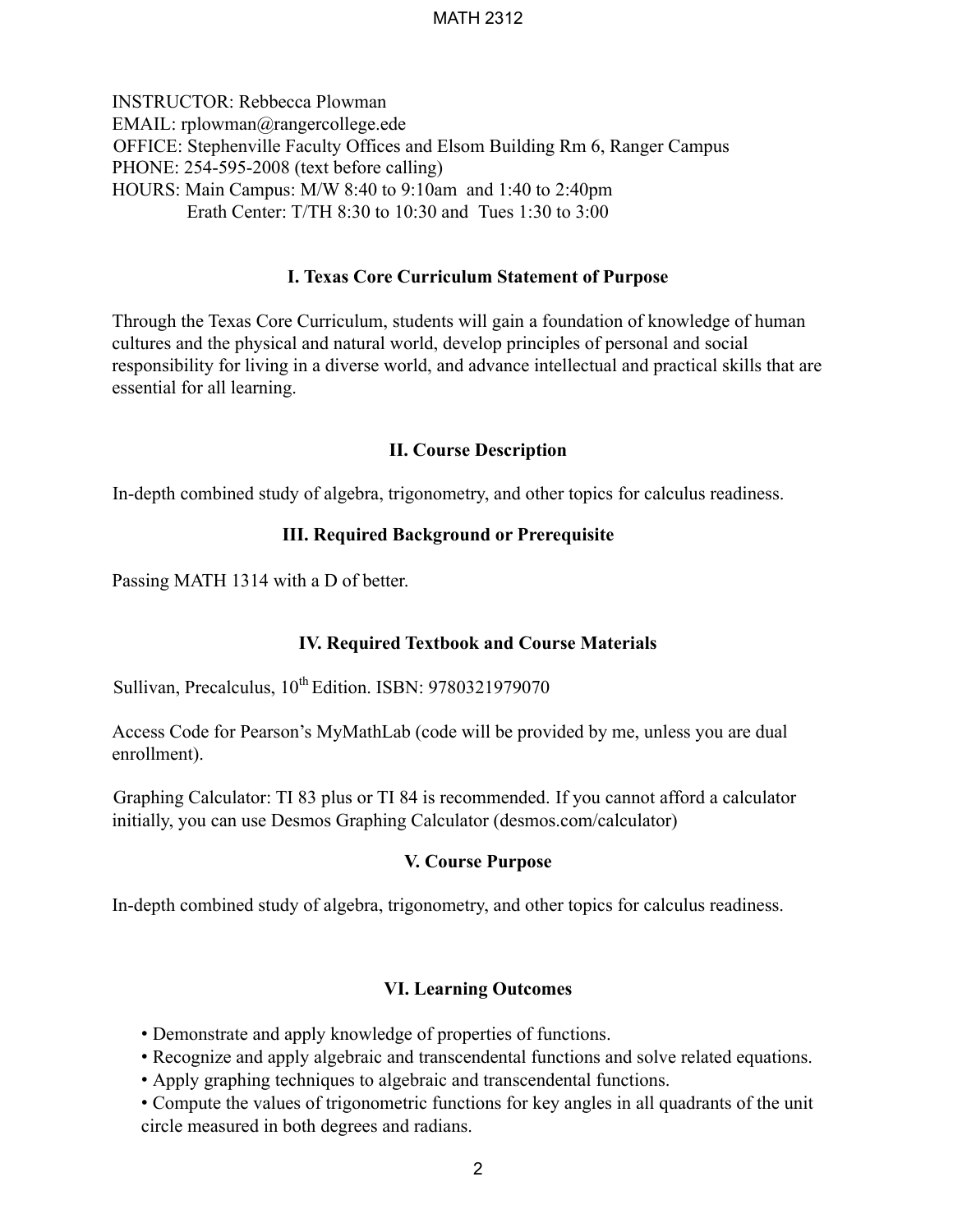- Prove trigonometric identities.
- Solve right and oblique triangles.

#### **VII. Core Objectives**

This course meets the following of the six Core Objectives established by Texas:

- ☒ **Critical Thinking Skills (CT) –** Creative thinking, innovation, inquiry, and analysis; evaluation and synthesis of information
- ☒ **Communication Skills (COM) –** effective development, interpretation and expression of ideas through written, oral, and visual communication
- ☒ **Empirical and Quantitative Skills (EQS) –** The manipulation and analysis of numerical data or observable facts resulting in informed conclusions
- $\Box$  **Teamwork (TW)** The ability to consider different points of view and to work effectively with others to support a shared purpose or goal
- ☐ **Social Responsibility (SR) –** Intercultural competence, knowledge of civic responsibility, and the ability to engage effectively in regional, national, and global communities
- $\Box$  **Personal Responsibility (PR)** The ability to connect choices, actions, and consequences to ethical decision-making

#### **VIII. Methods of Instruction**

This course is online. All material will be available through Blackboard.

- Videos
- Presentation Notes
- Etext
- MyMathLab

#### **IX. Methods of Assessment**

All work will be done through MyMathLab, and accessible through Blackboard.

#### **25%: Homework**

Homework will be through MyMathLab. You will have weekly homework sets that following the calendar given in the **Course Outline/Schedule**. There is not cap on the number of times you can attempt a problem in the homework and the due date will be the Friday of the following week it is covered.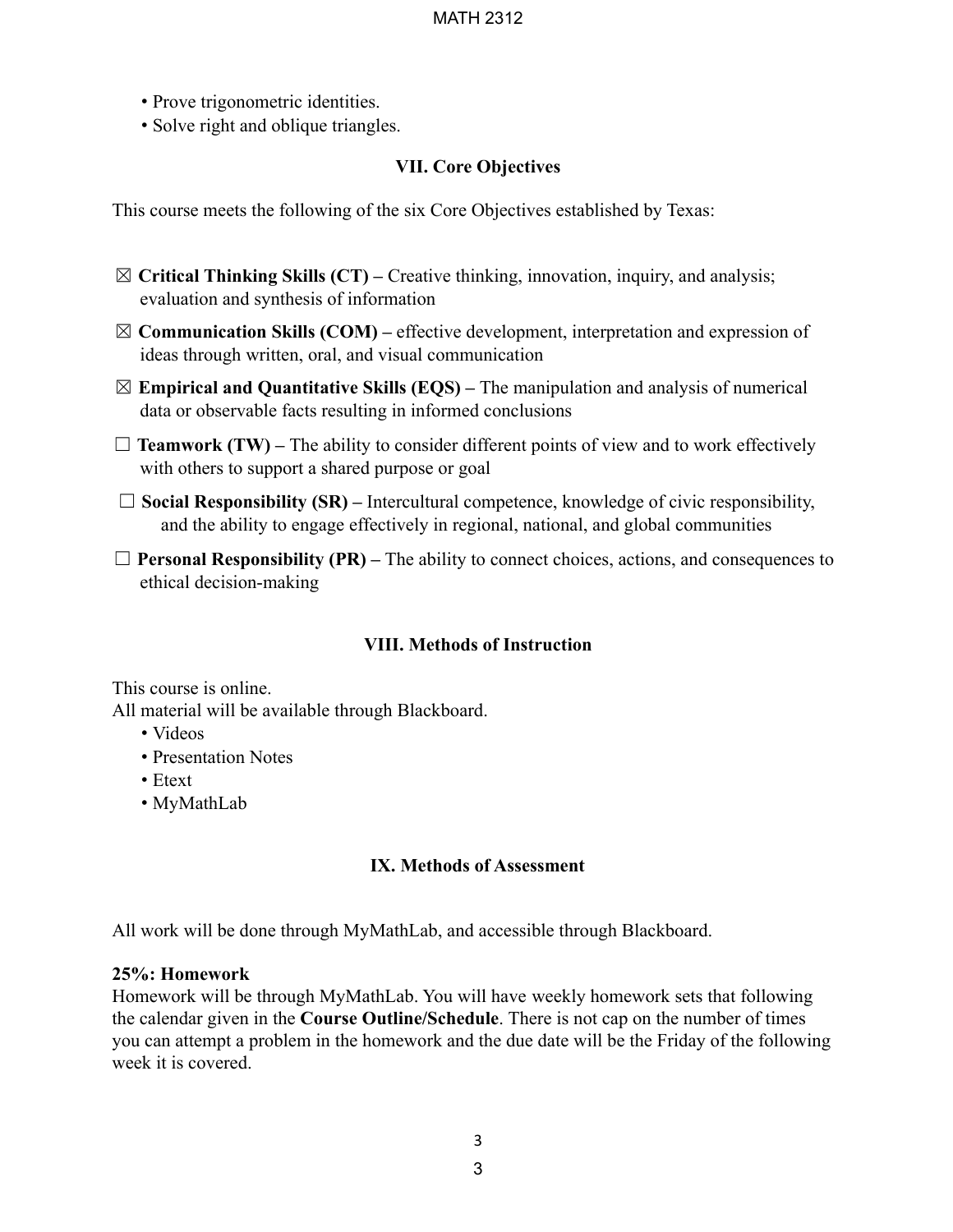#### MATH 2312 – Summer 2021

#### **25%: Quizzes**

Quizzes are also available through MyMathLab. You will have a weekly times quiz. The weekly quiz will be do the same week as the homework. You will have one attempt per problems, but two attempts at the quiz.

#### **25%: Exams**

There will be two online exams, on MyMathLab. Exams will cover 2 or 3 chapters of prior material. You will have a window of three days to complete the exam. You will have one attempt per problems, but two attempts at the exam as a whole

#### **25%: Final Exam**

The will be one final exam at the end of the course, covering all course material. The exam will also be on MyMathLab, but you must be proctored for this exam. You can either use Proctor U, come to a campus during final exams week, or contact me for other options.

Grading scale: A = 90-100% B = 80-89 C = 70-79 D = 60-69 F = Below 60

#### **X. Course/Classroom Policies**

All work will be completed by the due dates.

Make ups on quizzes and exams will be given only under extreme circumstances (ie. hospitalization, death of a close friend or family member, family illness, etc.).

Discussion board will be available for students to contact me or each other. Please no foul or inappropriate language, as some of our classmates are under 18.

All communication between yourself and I or other students will be courteous.

#### **XI. Course Outline/Schedule**

| Week             | Material                             |
|------------------|--------------------------------------|
| Week 1:Aug 23rd  | Chapter 1: Review<br>Sections 1-4    |
| Week 2: Aug 30th | Chapter 2: Functions<br>Sections 1-3 |
| Week 3: Sept 7th | Chapter 2: Functions<br>Sections 4-6 |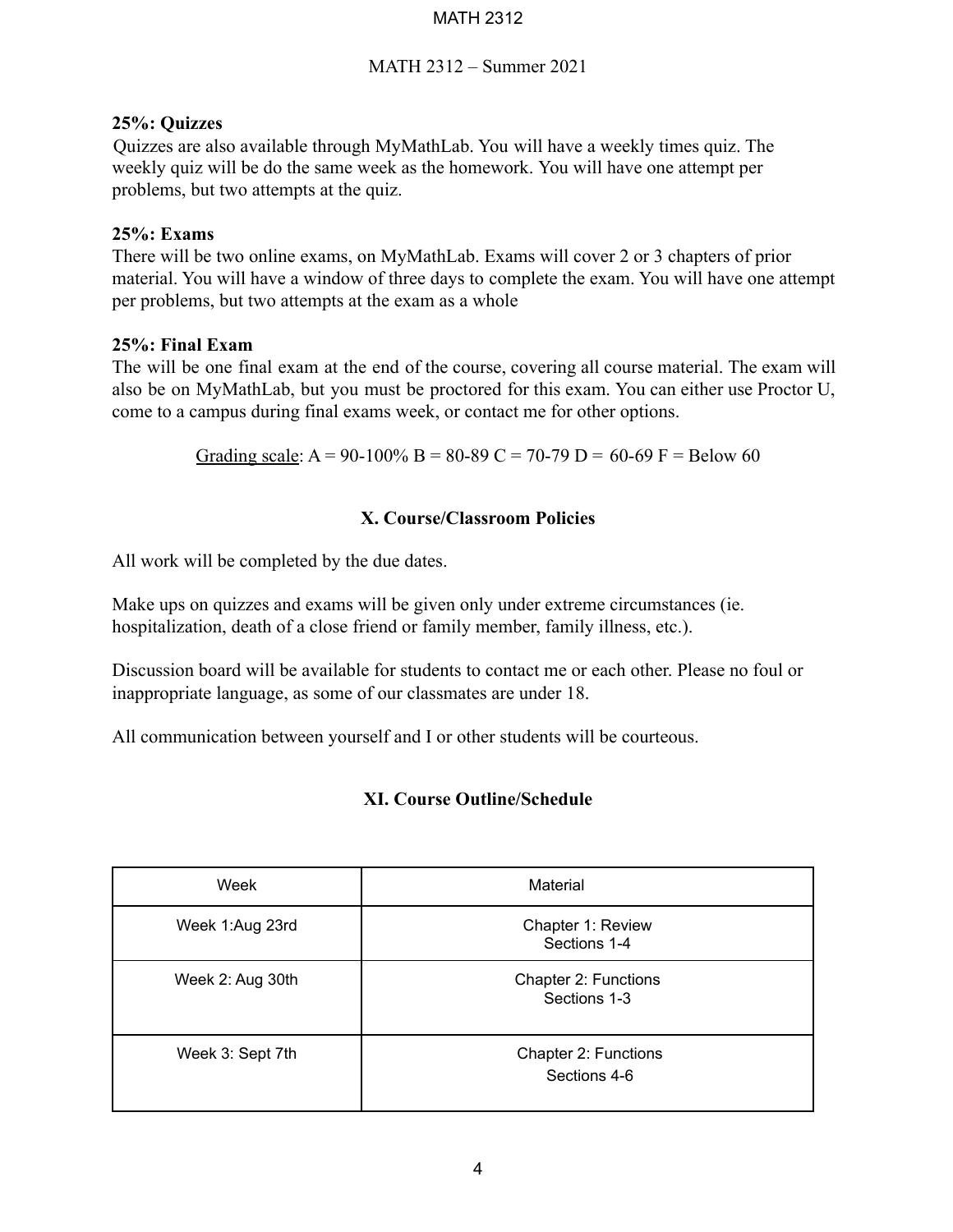| Week 4: Sept 13th | <b>Chapter 3: Linear and Quadratic Functions</b><br>Sections 1-4            |
|-------------------|-----------------------------------------------------------------------------|
| Week 5: Sept 20th | <b>Chapter 4: Polynomial and Rational Functions</b><br>Sections 1-3         |
| Week 6: Sept 27th | <b>Chapter 4: Polynomial and Rational Functions</b><br>Sections 4, 6, and 7 |
|                   | Exam 1 Available Sept 30 to Nov 2                                           |
| Week 7: Oct 4th   | Chapter 5: Exponential and Logarithmic Functions<br>Sections 1-4            |
| Week 8: Oct 11th  | Chapter 5: Exponential and Logarithmic Functions<br>Sections 5-9            |
| Week 9: Oct 18th  | Chapter 6: Trigonometric Functions<br>Sections 1-3                          |
| Week 10: Oct 25th | Chapter 6: Trigonometric Functions<br>Sections 4-6                          |
| Week 11: Nov 1st  | Chapter 7: Analytic Trigonometry<br>Sections 1-4                            |
|                   | Exam 2 Available Nov 4-6                                                    |
| Week 12: Nov 8th  | Chapter 7: Analytic Trigonometry<br>Sections 5-7                            |
| Week 13: Nov 15th | Chapter 8: Applications of Trigonometric Functions<br>Sections 1-3          |
| Week 14: Nov 22nd | <b>Thanksgiving Break</b>                                                   |
| Week 15: Nov 29th | Chapter 9: Polar Coordinates<br>Section 1-4<br>(if possible)                |
| Week 16: Dec 6th  | <b>FINAL EXAMS</b>                                                          |

#### **XII. Non-Discrimination Statement**

Admissions, employment, and program policies of Ranger College are nondiscriminatory in regard to race, creed, color, sex, age, disability, and national origin.

#### **XIII. ADA Statement**